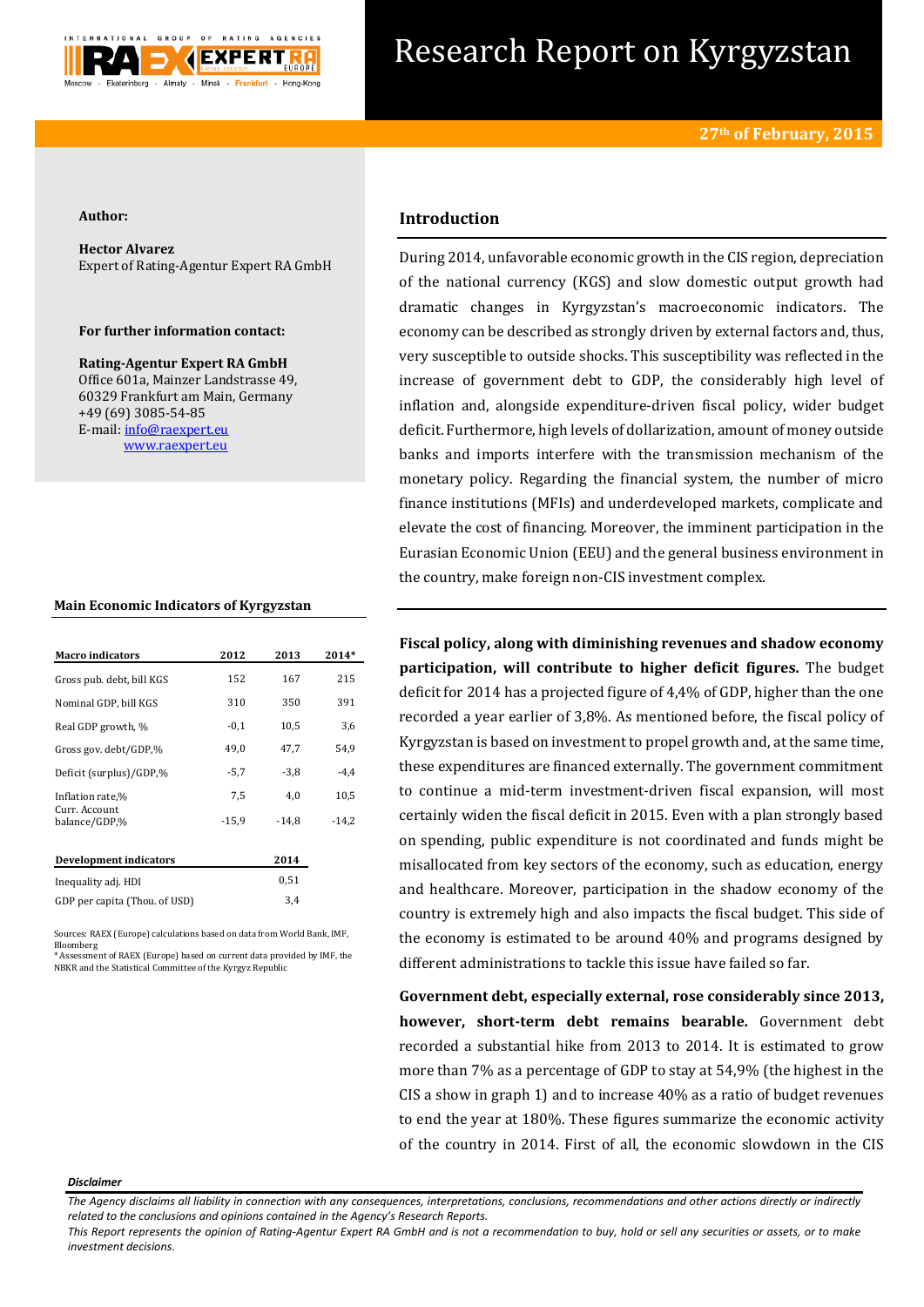**Graph 1:** Gross Government debt in CIS (% of GDP)

Almaty

rinburg

**EXPERT** 

Hong-Kong



Source: RAEX (Europe) calculations based on data from IMF

**Graph 2:** Monetary Policy transmission mechanism effectiveness



Source: RAEX (Europe) calculations based on data from World Bank and the NBKR

### **Graph 3:** Exchange rate pass-through



Source: RAEX (Europe) calculations based on data from the Statistical Committee of the Kyrgyz Republic and the NBKR

**.** 

region (driven mostly by the downturn of the Russian economy) and a decline in gold production<sup>1</sup> halted GDP growth and, more deeply, budget revenues. Additionally, debt (mainly external and from international organizations – 94% of total debt), increased due to the expendituredriven fiscal policy. However, short-term debt presents no risk as it is low representing only 0,78 % of GDP and well covered accounting for 2,6% of FX reserves and 2,5% of budget revenues.

**Monetary policy efficiency is restricted by high levels of financial dollarization, dependence on imports and the amount of money outside banks.** According to the National Bank of the Kyrgyz Republic (NBKR), the objective of monetary policy is "focused on achieving and maintaining price stability" as well as "to support purchasing power of the national currency, to provide efficiency, safety and reliability of the banking and payment system". This means that the NBKR is focused on targeting inflation (current target between 5% and 7%). In order to enact the aforementioned objective, the NBKR uses tools such as the discount rate, NBKR notes auctions and sporadic interventions in the FX market. So far, this objective has not been achieved and the transmission mechanism of monetary policy is non-existent. As it can be seen in graph 2, interest rates do not respond to changes in the discount rate set by the NBKR. The failure of the transmission mechanism can be explained mainly by three phenomena: financial dollarization, substantial imports and the amount of cash outside banks. First of all, the levels of dollarization in the Kyrgyz economy are high and rising (58,0% of total deposits and 55,4% of total loans). This, combined with the fact that Kyrgyzstan relies heavily on imports, reduce the ability of the NBKR to control money supply and, thus, inflation. Instead, the level of prices is determined by the exchange rate (see graph 3), revealing the high exchange rate pass-through. This explains how the devaluation of the KGS, among other factors, spurred inflation to 10,5% in 2014. Secondly, the amount of money outside banks is another factor which limits the effectiveness of the transmission of monetary policy, i.e. people who do not use banks, do not react to changes in rates. However, in recent months the levels of deposits have started to climb (see graph 4), a sign that financial intermediation is starting to develop and the private sector trust in the system is improving.

**The financial sector has a profitable banking system, however, the proliferation of MFIs and the underdevelopment of financial markets, limit development of SMEs.** The banking system seems to be healthy and profitable. ROA for 2014 was 2,6% and the capital adequacy ratio showed a figure as high as 16,2%, additionally, NPLs were only 5,5% of total loans. These figures show that the banking system is in a stable

*Disclaimer*  <sup>1</sup> According to the latest data from Centerra Gold, the production in 2013 was 600 000 ounces and 567 693 ounces in 2014.

*The Agency disclaims all liability in connection with any consequences, interpretations, conclusions, recommendations and other actions directly or indirectly related to the conclusions and opinions contained in the Agency's Research Reports.*

*This Report represents the opinion of Rating-Agentur Expert RA GmbH and is not a recommendation to buy, hold or sell any securities or assets, or to make investment decisions.*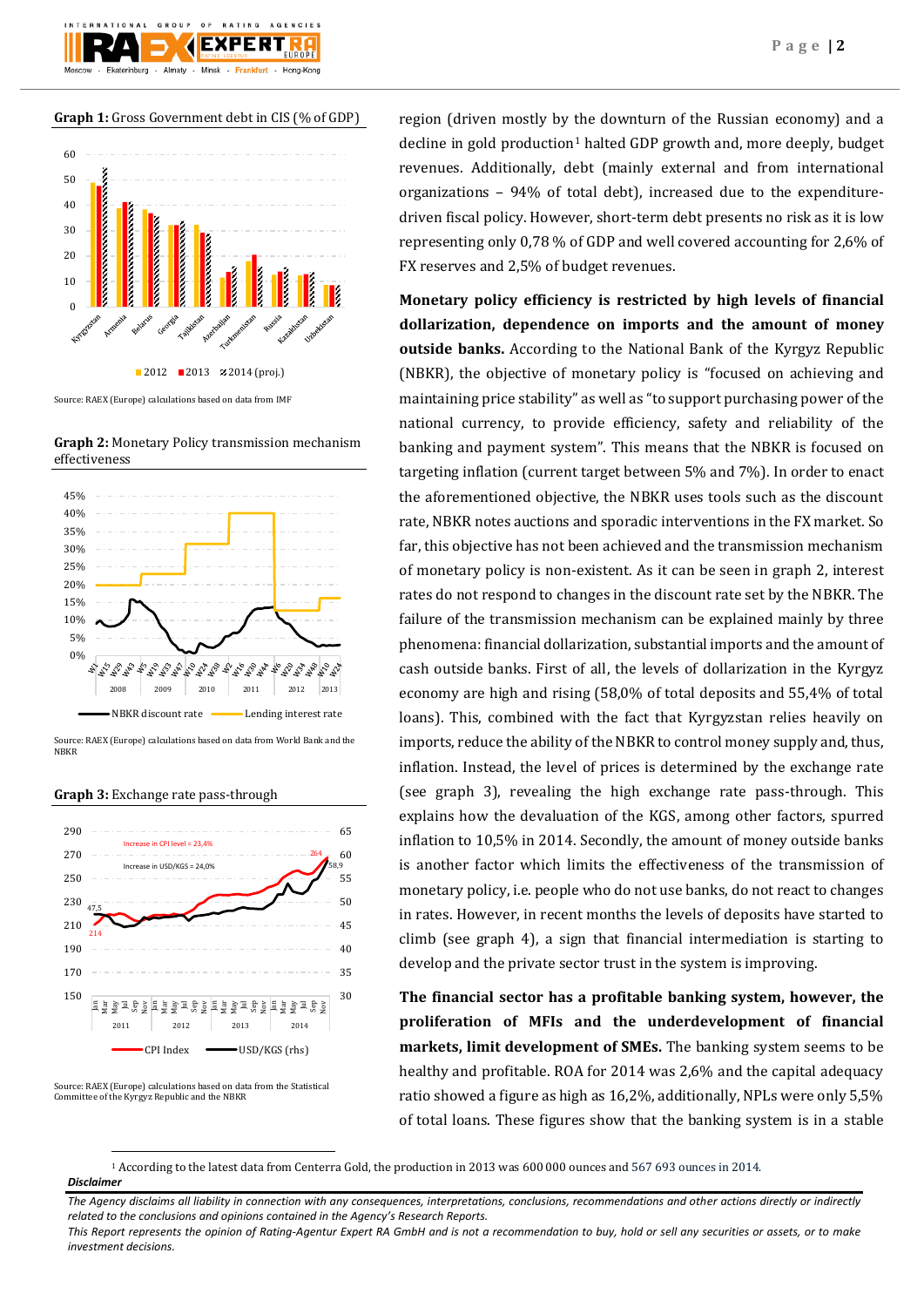

**Graph 4:** Money outside banks



Source: RAEX (Europe) calculations based on data from the NBKR

position in the country. However, the amount of money outside banks, dollarization and, to a greater extent, proliferation of MFIs, blur the real picture of the financial system. MFIs are a very important source of financing in Kyrgyzstan with current outstanding debt at 20 billion KGS representing 5% of GDP and 25% of total loans, and it is still growing (see graph 5). Loans provided by these institutions are extremely expensive (the average lending rate is 30%). Nonetheless, the average lending rate from banks is 20%, also substantially high. Therefore, the access to financing from small or medium businesses is practically unattainable. Thus, reducing the potential for growth and competitiveness globally, especially in such an open economy. In addition, the underdeveloped financial markets also limit financing for the private sector.



**Graph 5:** Structure of MFIs (% of Total loans from MFIs)

Source: RAEX (Europe) calculations based on data from the NBKR

**The future participation in the EEU along with political instability pose a risk to foreign non-CIS investors.** On December 2014, president Almazbek Atambayev signed the agreement to join the EEU, an agreement where, besides free trade, financial system, labour markets and industrial and agricultural policies will be coordinated. The recent economic slowdown in Russia along with the accession to the Union will further spread the contagion of the weak economic activity. Besides, this agreement has not been well received by Chinese investors, a relationship that has been beneficial for Kyrgyzstan and that has strengthen and grown sharply2. The sentiment of Chinese investors started to show in 2014 when FDI dropped 35% due to the fact that a potential accession to the EEU will allow Russia have more economic control. Nonetheless, the EEU membership is not the only factor driving away investment, the political

<sup>2</sup> Kyrgyzstan imports 33% of its products from China (already more than from Russia) and exports 4,4%. In addition, Chinese foreign direct investment (FDI) is one of the largest in the country.

**.** 

*Disclaimer* 

*The Agency disclaims all liability in connection with any consequences, interpretations, conclusions, recommendations and other actions directly or indirectly related to the conclusions and opinions contained in the Agency's Research Reports.*

*This Report represents the opinion of Rating-Agentur Expert RA GmbH and is not a recommendation to buy, hold or sell any securities or assets, or to make investment decisions.*